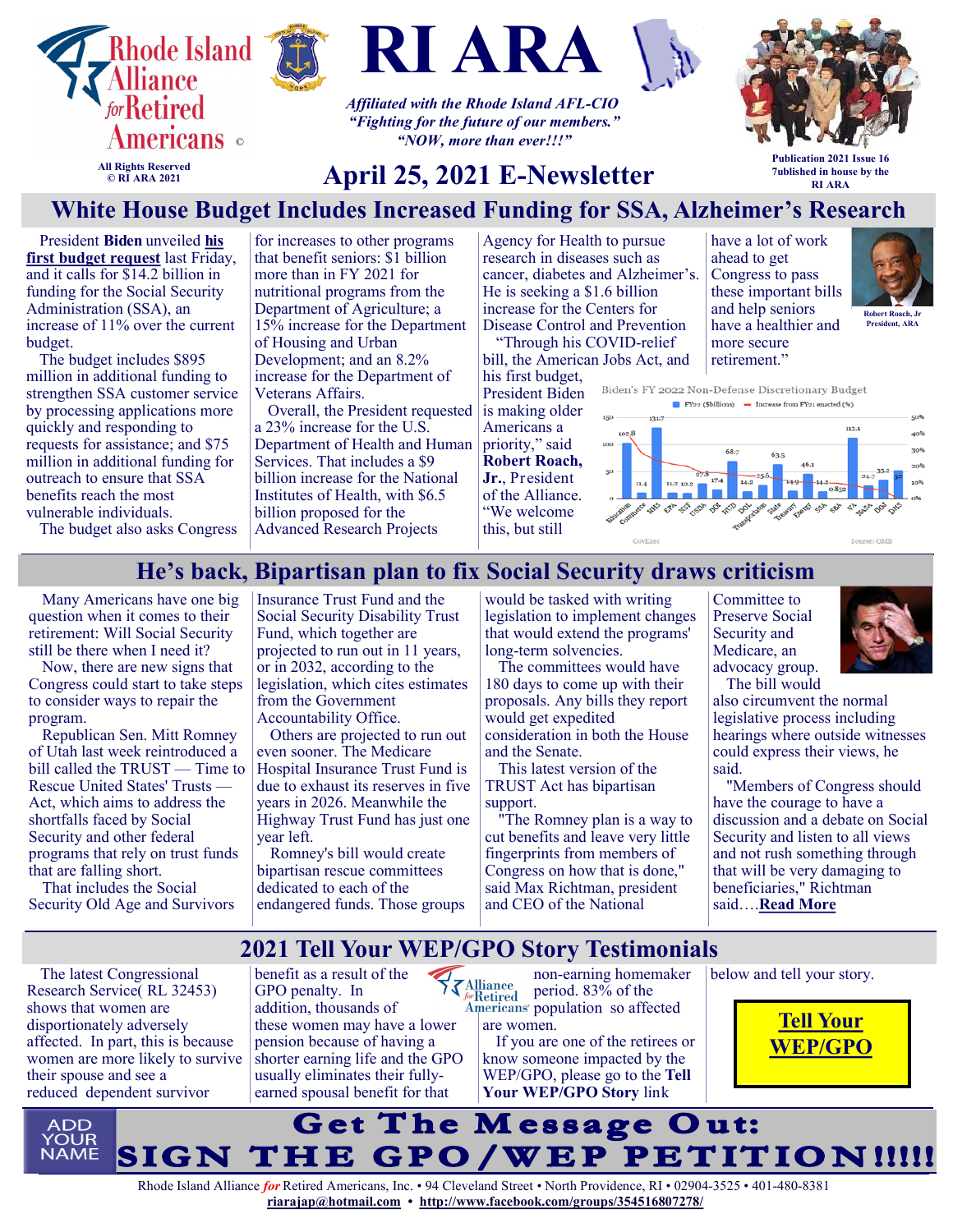#### **Biden Seeks \$400 Billion to Buttress Long-Term Care. A Look at What's at Stake**

There's widespread agreement that it's important to help older adults and people with disabilities remain independent as long as possible. But are we prepared to do what's necessary, as a nation, to make this possible?

That's the challenge President Joe Biden has put forward with his bold proposal to spend \$400 billion over eight years on home and community-based services, a major part of his \$2 trillion infrastructure plan.

It's a "historic and profound" opportunity to build a stronger framework of services surrounding vulnerable people who need considerable ongoing assistance, said Ai-jen Poo, director of Caring Across Generations, a national group advocating for older adults, individuals with disabilities, families and caregivers.

It comes as the coronavirus

pandemic has wreaked havoc in nursing homes, assisted living facilities **KAISER HEALTH NEWS** Leading Age is a and group homes, killing more than 174,000 people and triggering awareness of the need for more long-term care options.

"There's a much greater understanding now that it is not a good thing to be stuck in longterm care institutions" and that community-based care is an "essential alternative, which the vast majority of people would prefer," said Ari Ne'eman, senior research associate at Harvard Law School's Project on Disability.

"The systems we do have are crumbling" due to underfunding and understaffing, and "there has never been a greater opportunity for change than now," said Katie Smith Sloan, president of LeadingAge, at a recent press conference where

revaccination, but all of that needs to be

the president's proposal was discussed.

national association of more than 5,000 nonprofit nursing homes, assisted living centers, senior living communities and home care providers.

But prospects for the president's proposal are uncertain. Republicans **[decry its](https://www.washingtonpost.com/politics/gop-attacks-biden-infrastructure-debt/2021/04/04/321ad05a-93b7-11eb-a74e-1f4cf89fd948_story.html)  [cost](https://www.washingtonpost.com/politics/gop-attacks-biden-infrastructure-debt/2021/04/04/321ad05a-93b7-11eb-a74e-1f4cf89fd948_story.html)** and argue that much of what the proposed American Jobs Plan contains, including the emphasis on home-based care, **[doesn't count as real](https://www.washingtonpost.com/politics/2021/04/05/gop-claim-that-only-5-7-percent-bidens-plan-is-real-infrastructure/)  [infrastructure](https://www.washingtonpost.com/politics/2021/04/05/gop-claim-that-only-5-7-percent-bidens-plan-is-real-infrastructure/)**.

"Though this [proposal] is a necessary step to strengthen our long-term care system, politically it will be a challenge," suggested Joseph Gaugler, a professor at the University of Minnesota's School of Public Health, who studies long-term care.

Even advocates acknowledge the proposal doesn't address the full extent of care needed by the nation's rapidly growing older population. In particular, middle -income seniors won't qualify directly for programs that would be expanded. They would, however, benefit from a larger, better paid, better trained workforce of aides that help people in their homes — one of the plan's objectives.

"This [plan] isn't everything that's needed, not by any step of the imagination," Poo said. "What we really want to get to is universal access to long-term care. But that will be a multistep processUnderstanding what's at stake is essential as communities across the country and Congress begin discussing Biden's proposal.."...**[Read](https://retiredamericans.org/biden-seeks-400-billion-to-buttress-long-term-care-a-look-at-whats-at-stake/?link_id=3&can_id=096a66151cd2402458f2400b242b25cd&source=email-april-16-2021-friday-alert-retiree-news&email_referrer=email_1145699&email_subject=apri)  [More](https://retiredamericans.org/biden-seeks-400-billion-to-buttress-long-term-care-a-look-at-whats-at-stake/?link_id=3&can_id=096a66151cd2402458f2400b242b25cd&source=email-april-16-2021-friday-alert-retiree-news&email_referrer=email_1145699&email_subject=apri)**

#### **Pfizer CEO says third Covid vaccine dose likely needed within 12 months**

**[Pfizer](https://www.cnbc.com/quotes/PFE)** CEO Albert Bourla said people will "likely" need a booster dose of a **[Covid](https://www.cnbc.com/2021/04/15/covid-live-updates-fauci-health-officials-testify-jj-vaccine.html)-[19](https://www.cnbc.com/2021/04/15/covid-live-updates-fauci-health-officials-testify-jj-vaccine.html)** vaccine within 12 months of getting fully vaccinated. His comments were made public Thursday but were taped April 1, 2021

Bourla said it's possible people will need to get vaccinated against the coronavirus annually.

"A likely scenario is that there will be likely a need for a third dose, somewhere between six and 12 months and then from there, there will be an annual

confirmed. And again, the variants will play a key role," he told CNBC's Bertha Coombs during an event with CVS Health. "It is extremely important to suppress the pool of people that can be susceptible to the virus," Bourla said. The comment comes after **[Johnson & Johnson](https://www.cnbc.com/quotes/JNJ)** CEO Alex Gorsky told CNBC in

February that people may need to get vaccinated against Covid-19 annually**, [just like seasonal](https://carbon.cnbc.com/106837935)** 



Researchers still don't know how long protection against the virus lasts once someone has been fully

vaccinated.

Pfizer said earlier this month that its Covid-19 vaccine was more than 91% effective at protecting against **[the](https://www.cnbc.com/coronavirus/)  [coronavirus](https://www.cnbc.com/coronavirus/)** and more than 95% effective against severe disease up to six months after the second dose. Moderna's vaccine, which uses technology similar to Pfizer's, was also

shown to be highly effective at six months.

Pfizer's data was based on more than 12,000 vaccinated participants. However, researchers say more data is still needed to determine whether protection lasts after six months.

Earlier Thursday, the Biden administration's Covid response chief science officer, David Kessler, said Americans should expect to receive booster shots to protect against coronavirus variants.

#### **Coronavirus scams, many targeting older Americans continues**

The COVID-19 pandemic has been accompanied by a parallel outbreak of coronavirus scams, many targeting older Americans.

As of April 13, the Federal Trade Commission (FTC) had logged nearly 452,000 consumer complaints related to COVID-19 and stimulus payments, many of them involving fraud or identity theft. These scams have cost consumers more than \$406 million, with a median loss of \$340.

The fraudsters' tricks include

phishing emails and texts, fake social media posts, robocalls, impostor schemes and more. They often coincide with the news headlines, adapting their messages and tactics as new medical and economic issues arise.

Some phony websites and email campaigns promise easy and early access to coronavirus shots. Authorities anticipate a fresh wave of stimulus scams as the \$1.9 trillion American Rescue Plan Act brings another

round of relief payments.

House Energy and Commerce Chairman **Frank Pallone, Jr.** (NJ) and Consumer Protection and Commerce Subcommittee Chair **Jan Schakowsky** (IL) released a joint statement Thursday listing **[five consumer protection](https://u1584542.ct.sendgrid.net/ss/c/XlxiKm-amnZREMhISCI1HbPVpg3Ytcc6wLIeRy9Q1fMAe1EfzFtax6jY2dxCtxg3Dutiqqznd8lL9ebMSBsqRmHbIgaO1h4Rg-ZnWIj06Faa5yTV8PTMf5SMTjgqulLyeig3RrmqgFlrSL45VfGrbm0kMzYKoANWAcDjZwbWOvGRvlDz7DX3hQsND6yvY5cJgfLqa6kxHqjZskMHRpjLXJQdKcPDy)  [bills](https://u1584542.ct.sendgrid.net/ss/c/XlxiKm-amnZREMhISCI1HbPVpg3Ytcc6wLIeRy9Q1fMAe1EfzFtax6jY2dxCtxg3Dutiqqznd8lL9ebMSBsqRmHbIgaO1h4Rg-ZnWIj06Faa5yTV8PTMf5SMTjgqulLyeig3RrmqgFlrSL45VfGrbm0kMzYKoANWAcDjZwbWOvGRvlDz7DX3hQsND6yvY5cJgfLqa6kxHqjZskMHRpjLXJQdKcPDy)** that the House of Representatives has passed recently to combat these and related problems. Several target scams aimed at seniors.

"If you receive a text message with an unfamiliar link, reply

'stop' and don't click on the link," said **Joseph Peters, Jr.**, Secretary-Treasurer of the Alliance. "If you receive an email



from someone you do not know that contains an attachment, do NOT click on the attachment. And if you get a request to pay for anything related to the vaccine, you know that is a scam because the vaccine is free."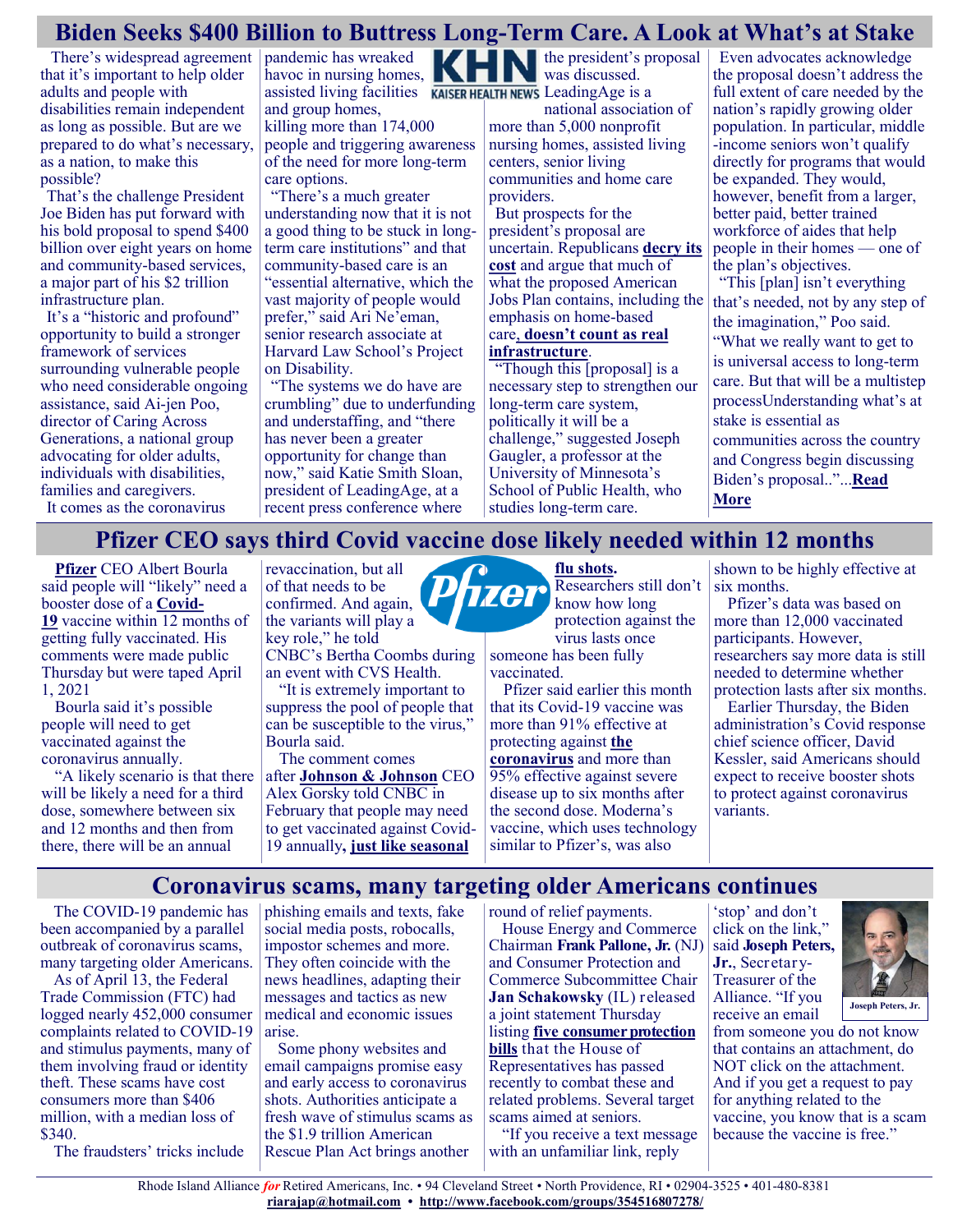#### **FDA Seeks a New Way to Review Old Drugs Without Causing Prices to Soar**

Chuck Peterson of Omaha, Nebraska, recently experienced a swollen, painful knuckle caused by arthritis. He got a prescription for colchicine.

Doctors have used the drug for treating gout and other rheumatic conditions for well over two centuries.

When Peterson went to the pharmacy, he was shocked to discover that a two-month supply of 120 pills, distributed by Par Pharmaceutical, would cost him \$225 out-of-pocket on his Medicare Part D drug plan. Taking it for an additional three months, as his rheumatologist wanted him to do, would cost him nearly \$600 under his drug plan.

A dozen years ago, the drug cost about **[a dime](https://khn.org/news/fda-approval/)  [per pill](https://khn.org/news/fda-approval/)**.

'My reaction was 'goodness gracious,' or maybe something I couldn't say in

polite company," he said. The startling price hike was precipitated by a wellintentioned federal government program, called the Unapproved Drugs Initiative, that created unforeseen consequences. It was supposed to protect the public by ensuring that older drugs went through a Food and Drug Administration approval process to determine their safety and efficacy and that older versions were taken off the market. In November, the departing

**Trump administration** unexpectedly **[ended the](https://www.hhs.gov/about/news/2020/11/20/statement-hhs-chief-staff-brian-harrison-unapproved-drugs-initiative.html)  [FDA program](https://www.hhs.gov/about/news/2020/11/20/statement-hhs-chief-staff-brian-harrison-unapproved-drugs-initiative.html)** that led to

a price spike for colchicine and other older drugs, saying it drove up drug costs and in some cases caused shortages. Now the FDA is considering whether and how to replace it, while advancing the Biden administration's goal of reducing prescription drug prices overall. An announcement is expected soon.

But health care policy analysts and executives fear drugmakers still will find ways to maintain high prices for drugs already approved through the program, and to jack up prices for remaining unapproved drugs on

the market, estimated to number at least 1,500. They note that the manufacturers of drugs that were granted FDA approval and market exclusivity through the UDI program, including colchicine, **[have aggressively](https://www.rheumatologynetwork.com/view/generic-colchicine-victory-one-battle-drug-prices)  [used the courts](https://www.rheumatologynetwork.com/view/generic-colchicine-victory-one-battle-drug-prices)** to block other drug companies from marketing cheaper generic alternatives, often for many years.

Colchicine was one of many drugs that were **[sold before the](https://www.healthaffairs.org/do/10.1377/hblog20210111.326715/full/)  [FDA was created in 1938](https://www.healthaffairs.org/do/10.1377/hblog20210111.326715/full/)**. No manufacturer ever took it through the agency's approval process for determining safety and efficacy, but its approval for wide use was effectively grandfathered in….**[Read More](https://khn.org/news/article/the-fda-seeks-a-new-way-to-review-old-drugs-without-causing-prices-to-soar/)**

#### **Drugs in the US should be priced on a par with other wealthy countries**

The pharmaceutical industry is lining up its allies to help in whatever ways they can to keep Congress from reining in drug prices. Specifically, they want to do their best to mislead the public about the value of benchmarking drug prices in the US to prices in other wealthy countries. To be clear, "international reference pricing" is the smartest way to ensure that Americans pay fair prices, prices in balance with what other wealthy countries pay.

Back in 2019, the House of Representatives passed **[H.R.3](https://justcareusa.org/speaker-pelosis-drug-bill-passes-in-the-us-house-of-representatives/)**, which calls for international reference pricing for up to 350 commonly used drugs over 10

years. Now, thankfully, House Speaker Nancy Pelosi wants to include similar legislation in

President Biden's infrastructure proposal. **[Tom Price](https://thehill.com/opinion/healthcare/547207-the-best-way-to-tackle-drug-prices)**, a former Congressman, former Secretary of the US Department of Health and Human Services and a drug industry ally, writes in the Hill about "unintended consequences."

Tom Price misleads with his arguments. Innovation in our current system is not nearly as good as it could be. Big Pharma has focused far more on producing me-too profitenhancing drugs that are variations on drugs already



#### its **[revenues on marketing](https://justcareusa.org/pharma-is-undermining-the-discovery-of-new-drugs/)  [than on research](https://justcareusa.org/pharma-is-undermining-the-discovery-of-new-drugs/)**.

Innovation could improve substantially with international reference pricing legislation. It would take much of the tens of billions in savings and puts it towards drug research that adds value. Pharmaceutical companies spend very little of their budget on research.

Moreover, we import food and legislation. virtually every other good and service. Safety is always an issue, and we manage it. There

available than on meeting are **[verified pharmacies](https://justcareusa.org/millions-safely-import-low-cost-drugs-from-abroad/)** around the world from which we could purchase drugs safely.

> If Congress lifted its ban on drug importation, we would be paying drug prices similar to what people in other wealthy countries pay. That's fair. More important, it would make drugs affordable for millions of Americans who cannot afford them today and do not fill medically necessary prescriptions. It's also a marketbased solution. Now, the Congress has to enact this

#### **A small group of drugs make up most of Medicare drug costs**

With Medicare prescription drug spending, the 80-20 rule applies. A new **[Kaiser Family](https://www.kff.org/medicare/issue-brief/relatively-few-drugs-account-for-a-large-share-of-medicare-prescription-drug-spending/)  [Foundation](https://www.kff.org/medicare/issue-brief/relatively-few-drugs-account-for-a-large-share-of-medicare-prescription-drug-spending/)** analysis by Juliette Cubanski and Tricia Neuman finds that a small portion of Medicare Part B and Part D prescription drugs make up a large percentage of Medicare drug costs.

Cubanski and Neuman estimate that Medicare Part D drug spending in 2019 was about \$145 billion after rebates. Medicare Part D currently covers about 3,500 drugs purchased through a pharmacy. Just 250 of these drugs–brand-

name drugs with no competitors –no generic substitutes or biosimilars, accounted for 60 percent of that prescription drug spending.

The average net cost for each of these 250 drugs was \$5,750. You have to wonder how many people with Medicare could not afford to fill these prescriptions given high Part D out-of-pocket costs. The ten costliest of these 250 drugs accounted for 16 percent of Medicare Part D spending but just .3 percent of all drugs covered under Part D. Cancer and diabetes medicines as well as medicine for

rheumatoid arthritis are among the top ten.

Bottom line: If Congress passes legislation to rein in Medicare prescription drug prices on 250 drugs, as specified in the House bill that passed in 2019, H.R.3,

80 percent of Part B drug spending. Medicare Part B covers drugs received in hospital or administered by a doctor in the doctor's office. It does not cover drugs purchased from a pharmacy….**[Read More](https://justcareusa.org/a-small-group-of-drugs-make-up-most-of-medicare-drug-costs/)**

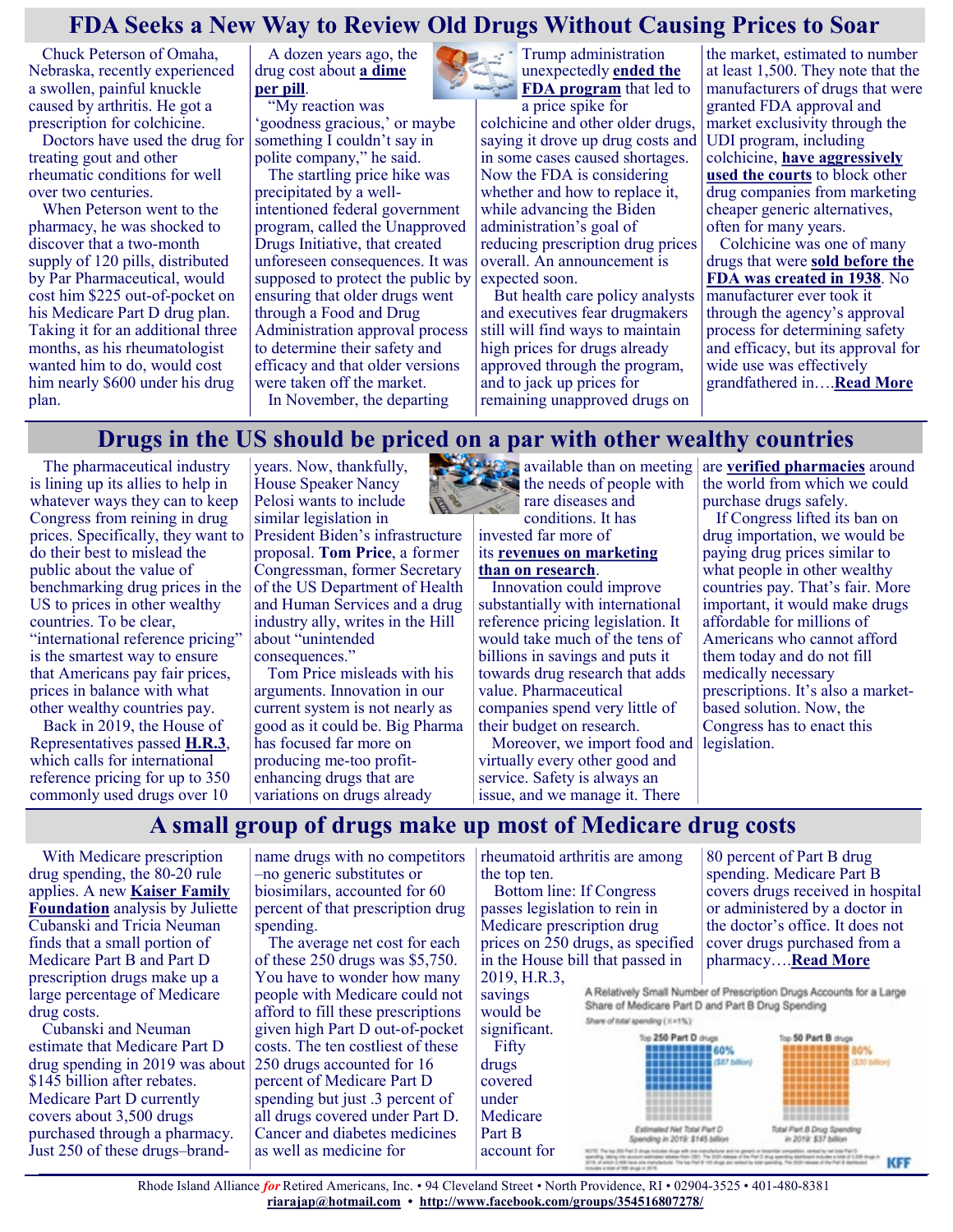# **New Issue Brief Examines Medicaid Churn**

The U.S. Department of Health lose coverage. As their and Human Services (HHS) Office of the Assistant Secretary for Planning and Evaluation (ASPE) recently released a new **[issue brief](https://aspe.hhs.gov/pdf-report/medicaid-churning)** that examines the effects of disruptions in Medicaid coverage known as "churning."

ASPE advises the HHS Secretary on health care policy development, research, and analysis, and this issue brief **[continues their](https://www.medicarerights.org/medicare-watch/2021/04/01/new-issue-brief-examines-effects-of-trump-era-medicaid-policies)  [examination](https://www.medicarerights.org/medicare-watch/2021/04/01/new-issue-brief-examines-effects-of-trump-era-medicaid-policies)** of Medicaid policies and their impact on Medicaid coverage and care.

A common cause of churning is a change in eligibility from one month to the next, usually due to income fluctuations. In states with very low income thresholds for Medicaid, even a small increase in income may make a person temporarily ineligible for the program, causing them to

income falls again, they may become eligible again.

Churning also occurs when beneficiaries fall off state Medicaid rolls because they did not meet burdensome administrative requirements like proving income multiple times a year by responding to mailed requests for information or filing complex renewal applications. If they do not meet the deadlines, they may lose coverage, then may regain it when they are able to submit the paperwork.

The health costs of losing Medicaid coverage, even temporarily, are significant. ASPE's research shows that people who experience such disruptions are more likely to delay care, refill prescriptions less often, use the emergency



room more, and become hospitalized at a higher rate.

And the costs are not solely borne by people with Medicaid. Doctors, other providers, and insurance plans also face increased burdens from churning—as does the Medicaid program. The state's administrative costs for each disenrollment and reenrollment are high, and monthly costs for those who churn in and out are considerably higher than for those who are covered for a full year. According to ASPE, "One study found adults with 12 full months of Medicaid coverage in 2012 had lower average costs (\$371/month enrolled in 2021 after adjusting for inflation) than those with six months of coverage (\$583/month enrolled) or only three months of coverage (\$799/month

enrolled)."

ASPE points to several policy changes that can reduce churn, including Medicaid expansion and 12-month continuous eligibility. Such policies reduce burdens on people, programs, businesses, and states, and improve enrollee health and well -being. These efforts are especially important during the COVID-19 pandemic where a lack of care may prove fatal and be dangerous for public health. At Medicare Rights, we support policies that reduce barriers to coverage and care and support state efforts to reduce churn. Keeping people covered keeps people with Medicaid healthier and reduces costs system-wide, including for the Medicare program when they are ultimately eligible.

#### **WEP & GPO: The twins that eat Social Security checks**

#### *By [Mike](https://federalnewsnetwork.com/author/mike-causey/)  [Causey](https://federalnewsnetwork.com/author/mike-causey/) [@mcauseyWFED](https://twitter.com/mcauseyWFED) Federal News Network*

Suppose your specialty is making horror movies, or maybe a shocking TV series series, and your looking for something new. And if possible, real. Impossible? Not really.

In addition to finding the money, you need to get another threatening creature — vampires are out, zombies are fading — to interest a jaded public. With lots of competition facing you from other horror film-makers. What you need, in this crowded market, is a threat that is both horrifying and real. That is believable and truly evil. And that preys on old people. Decent citizens who worked hard all their lives and hoped to live out a long and prosperous retirement. Where to find such a creature?

Then your golden opportunity knocks. You discover the equivalent of the Rocky Horror Show for many of the nation's retired government employees. The equivalent of a captive audience of more than 3 million former feds, retired cops, firefighters and school teachers.

And the the monsters are real: The Windfall Elimination Provision (WEP) and Government Pension Offset (GPO).

Two very real creatures created by Congress. And for decades, including up until now, WEP and GPO have made monthly raids on the Social Security benefits of millions of retired civil servants from the state, local and federal service.

Best of all (for your series, not for the poor retirees) is this:

Somebody comes to you with not one, but two, horrible creatures and a guaranteed audience of millions. Plus these demonic twins have the added plus of being real. And the audience is people the evil twins prey on. Every month from the time they retire to the day they draw their last breath. The victims are all good, hard working people. Most of them spent full careers either working for the federal, state or local government. And the evil twins also go after their surviving spouses. As long as they are in retirement, the blood-sucking twins take some, most or all of the government pension benefit



the retiree or a spouse earned after years of service. Many of them are federal government retirees, or they worked

for a state or local government. Or married somebody who did. That's a lot of pockets being picked in broad daylight.

The villains are right out there in plain sight. Congress created them in the 1970s. At the time, critics said the former feds or spouses were getting more than they deserved based on their work history under Social Security. And the horror is the bite is real. Someone subject to WEP can have up to \$498 per month taken from their Social Security benefit. Under the Offset rule, a surviving spouse (mostly widows) can lose their entire Social Security spousal benefit. Each month. And for life.

Under the old Civil Service Retirement System (CSRS) workers paid into the federal retirement fund but not into Social Security. Many state and local government employees were also outside of Social Security. But they got government pensions/annuities

(that were often more generous because of their contributions) than they would have under Social Security. But congressional watchdogs discovered that some of the government retirees were 'gaming' the system by spending a full career in government then working a few (5) years in the private sector, which also entitled them to Social Security.

According to the National Active and Retired Federal Employees (NARFE) Association, WEP reduces the Social Security benefits of federal, state or local government retirees who worked in a job covered by Social Security who also get a federal annuity for their federal service under the CSRS, which ended in the mid-1980s. Feds now pay into Social Security as well as in to a federal retirement Federal Employees Retirement System (FERS) that produces a less generous benefit than CSRS….**[Read More](https://federalnewsnetwork.com/mike-causey-federal-report/2021/04/wep-gpo-the-twins-that-eat-social-security-checks/)**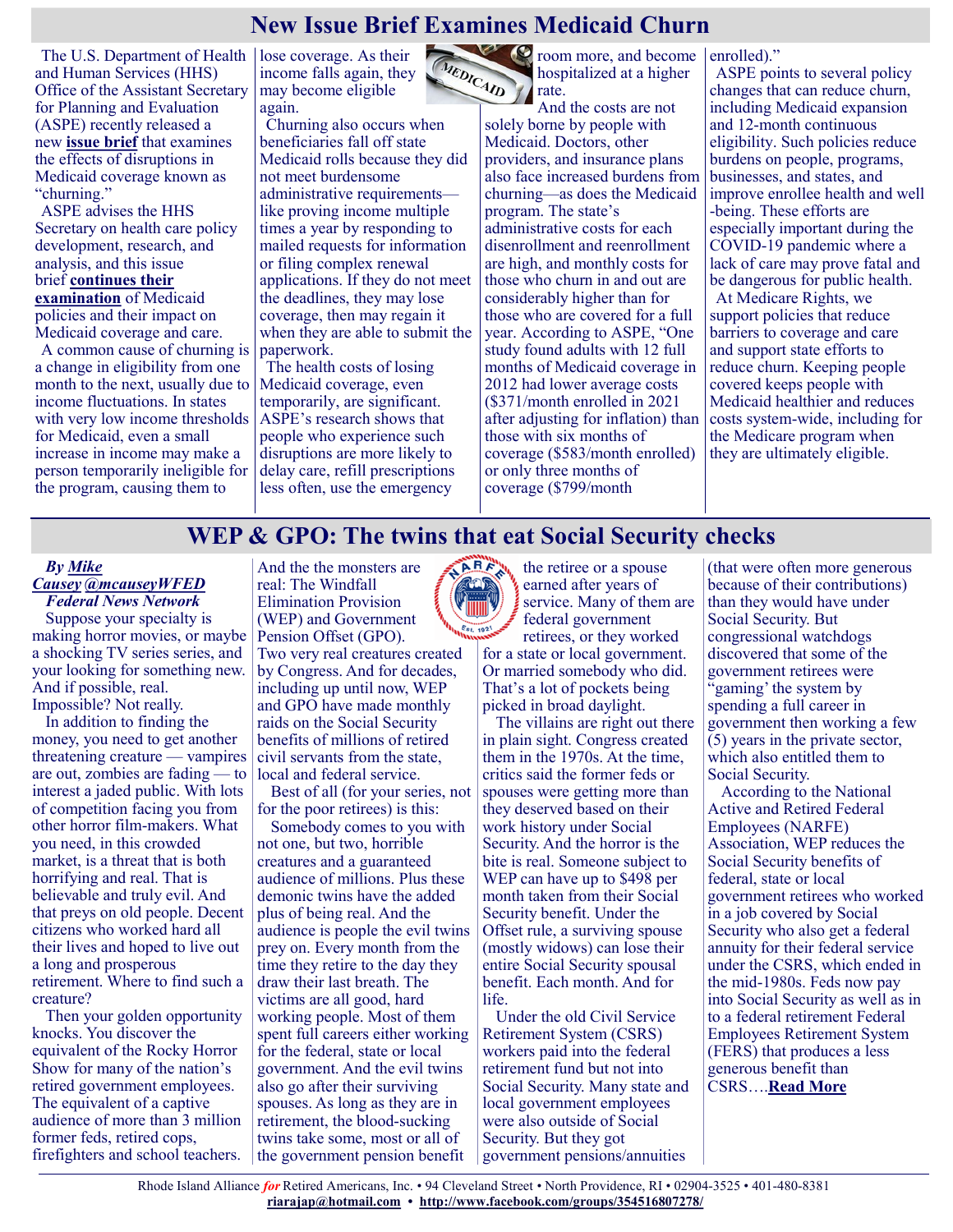#### **New Resources Promote Access to COVID-19 Vaccines for Older Adults and People with Disabilities**

Several departments within the U.S. Department of Health and Human Services (HHS) the Office for Civil Rights (OCR), the Administration for Community Living (ACL), and the Office of the Assistant Secretary for Planning and Evaluation (ASPE) published **[new](https://www.hhs.gov/about/news/2021/04/13/new-legal-guidance-and-resources-to-ensure-and-expand-access-to-covid-19-vaccines-for-people-with-disabilities-and-older-adults.html)  [resources](https://www.hhs.gov/about/news/2021/04/13/new-legal-guidance-and-resources-to-ensure-and-expand-access-to-covid-19-vaccines-for-people-with-disabilities-and-older-adults.html)** designed to promote

access to COVID-19 vaccines for people with disabilities and older adults.

Created for states, community partners, and others engaged in COVID-19 response activities, the materials outlined below clarify nondiscrimination rules, explain some vaccination barriers these populations often face, and provide strategies to ensure and expand vaccine access.

**Federal Legal Standards Prohibiting Disability Discrimination in COVID-19 Vaccination Programs**.

OCR's **[new](https://www.hhs.gov/sites/default/files/federal-legal-standards-prohibiting-disability-discrimination-covid-19-vaccination.pdf)  [guidance](https://www.hhs.gov/sites/default/files/federal-legal-standards-prohibiting-disability-discrimination-covid-19-vaccination.pdf)** reiterates that federal civil rights laws remain in effect during the pandemic. The agency outlines the relevant legal standards, provides examples of their application in the context of COVID-19 vaccine programs, and links to additional information and best practices.

- **Disability Access in Vaccine Distribution**. OCR also issued a **[fact sheet](https://www.hhs.gov/sites/default/files/disability-access-vaccine-distribution.pdf)** outlining some of the responsibilities under federal disability rights laws that may apply to those involved in the planning and distribution of COVID-19 vaccines. The document explains those rules and how to comply.
- **Strategies to Improve Equitable Vaccine Access for Older Adults and People With Disabilities**.

ACL released a set of **[best practices](https://acl.gov/covid19/VaccineAccessStrategies)** to help states and communities ensure older adults and people with disabilities are vaccinated safely and quickly, in a welcoming, culturally competent, and culturally relevant environment. The compendium presents strategies around outreach and education; appointment facilitation; website and vaccination site accessibility; and mobile vaccinations.

- **How ACL's Disability and Aging Network is Advancing Vaccination Efforts**. A **[companion piece](https://acl.gov/sites/default/files/2021-04/ACLNetworkAdvancingVaccineEffortsFinal.pdf)**, this document offers examples of how ACL program activities and partnerships can support vaccine access.
- **Characteristics of Homebound Older Adults: Potential Barriers to**

**Accessing the COVID-19 Vaccine.** To inform efforts to increase vaccination among homebound older adults, ASPE **[explored](https://aspe.hhs.gov/system/files/aspe-files/265346/homeboundvaccovid.pdf)** the characteristics of this population. The agency's analysis of various demographic, socioeconomic, health, and other indicators suggest that in-home vaccinations will be necessary, and that this process could be optimized through partnerships with community-based providers of in-home care, services, and supports, and by better engaging primary care doctors and health clinics. Medicare Rights continues to

support the goal of swiftly and safely vaccinating eligible individuals. Vaccines save lives and work best when as many people as possible receive them.

# **New Report Reveals Drug Companies Trick to Keep Prices High**

A new report suggests that "product hopping"—a practice by drug companies to extend their patents on profitable drugs—costs American consumers and the U.S. health care system billions of dollars each year.

The report looked at five prescription drugs and found that drug companies slightly alter the formulas in those drugs, allowing them to extend their

patents on the new formulations, and delay the move to the generic drug marketplace.

This, of course, keeps the costs of those drugs much higher than if a generic version were available.

That is only one of the issues involved with high drug prices, and the drug companies aren't the only issue.



of the major drug companies, in 2018, nearly half of the money

spent on brand medicines went to some business other than the research companies that discover and manufacture medicines.

According to the lobbying arm Meanwhile, a greater share of Those include pharmacy benefit managers, insurers, hospitals and others in the biopharmaceutical supply chain. the cost of medicine has shifted onto patients.

As with Social Security and Medicare long-term viability, reducing the high costs of drugs is also at the top on TSCL's agenda this year. These are complicated problems but Congress must find a way to deal with them and TSCL will be fighting for you as these debates continue.

**Coronavirus: One in five older adults still not vaccinated**

**[The New York Times](https://www.nytimes.com/interactive/2021/04/19/us/vaccine-rollout-seniors.html?)** reports that one in five older adults still are not vaccinated against the novel coronavirus. All are eligible for free vaccines. Now that states have opened up vaccines to everyone over 16, some worry it will make it harder for older adults to get vaccinated.

The US started providing residents vaccines in December, beginning with people in hospitals and long-term care facilities. Today, about two in three people have had at least

one shot. But, because of kinks in the system, many have not.

People in many places around the country are finding it challenging to schedule a vaccine. People might live on the border of another state, for example, but might not be eligible for the vaccine in that state. Older adults, particularly the most vulnerable of them, are struggling more than others to schedule appointments.



The good news is that a higher proportion of older adults have been vaccinated than any

other subpopulation in the US. The bad news is that one in five of them–20 percent–still have not received a single vaccine dose, even though they are the most likely people to develop grave complications if they become infected with COVID-19. One in three people who have died of COVID are older adults living in long-term care facilities.

At the urging of President Joe Biden, all states are now opening up eligibility for the vaccine to everyone 16 and older. They are no longer putting vulnerable older adults or essential workers the people who are most at risk, at the front of the line. And, more people are receiving vaccine doses on a daily basis, 3.2 million a day on average, up from 2.2 million a day….**[Read More](https://justcareusa.org/coronavirus-one-in-five-older-adults-still-not-vaccinated/)**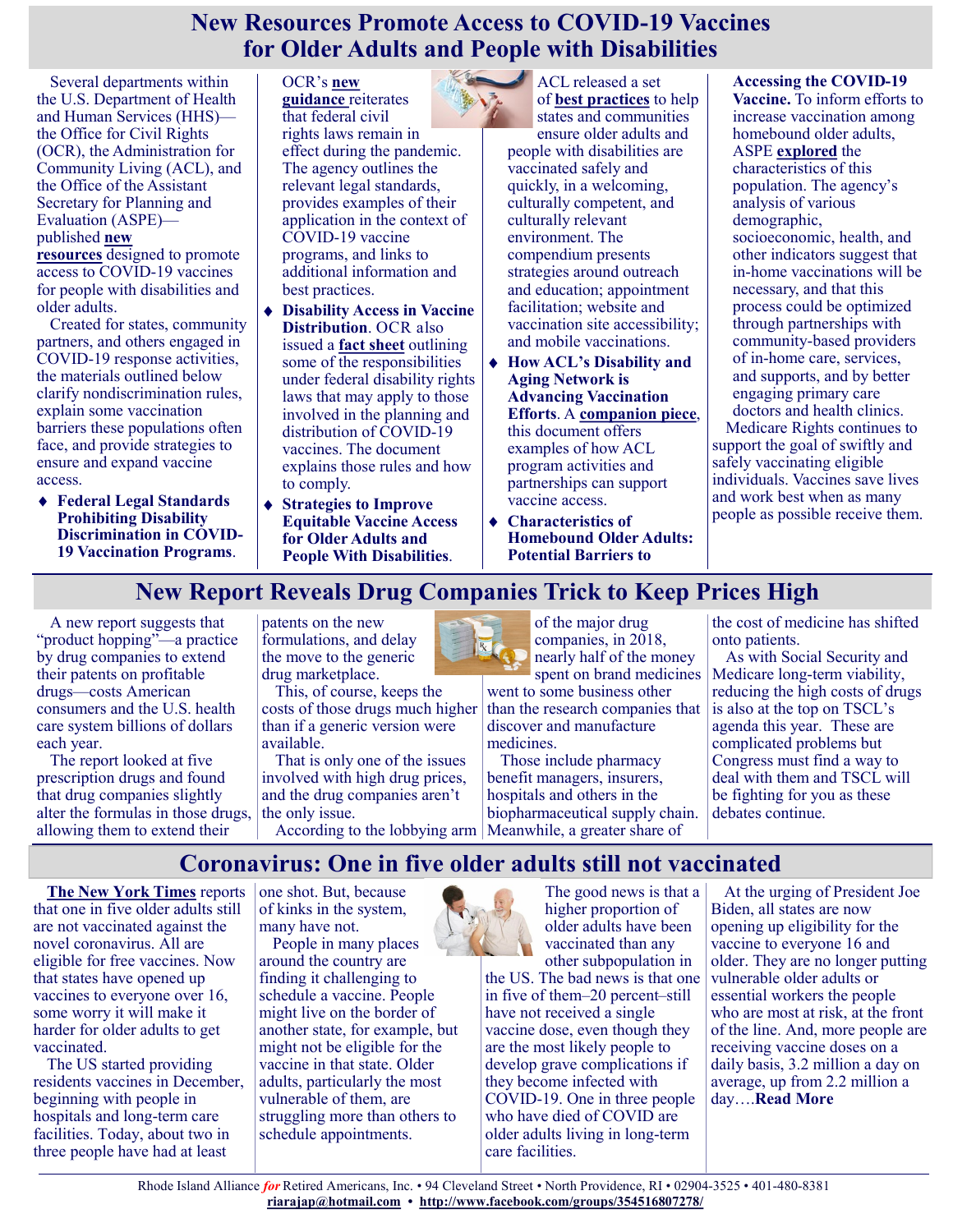# **Snag a Vaccine Appointment, Then Face the Next Hurdle: How to Get There?**

The airport says a lot about Cortez, Colorado: The singleengine planes that fly into its **one-[room airport](https://the-journal.com/articles/6019#slide=1)** seat nine passengers at most. The city of about 9,000 is known largely as a **[gateway](https://www.desertusa.com/cities/co/cortez.html#:~:text=The%20area%20is%20well%20known,Anasazi%20Heritage%20Center%20and%20others.)** to beautiful places like Mesa Verde National Park and the Four Corners Monument. But covid vaccines have made Cortez a destination in its own right.

"We had a couple fly in to get their vaccine from Denver that couldn't get it in the Denver metro area," said Marc Meyer,

director of pharmacy services and infection control for **[Southwest](https://www.swhealth.org/)  [Health System](https://www.swhealth.org/)**, which includes clinics and a community hospital in Cortez. Others have come from neighboring states and as far away as California, Florida and the Carolinas. "They all come back for their second dose," he said. "Because it's so hard to get in the cities."

With vaccines now becoming available to the general public in much of the country, the



focus. On the most extreme end, vaccine tourists with means can nab inoculations, as [Forbes](https://www.forbes.com/sites/alexledsom/2021/02/14/shot-trips-to-dubai-florida-tel-aviv-havana-covid-19-vaccine-tourism-takes-off/?sh=64319eff199c) has reported, in places such as Israel, the United Arab Emirates and even Cuba, where ads offered "**[mojitos and vaccine](https://twitter.com/teleSURtv/status/1353023645917057024)**." On the flip side, some people

have found it hard to get to a vaccine appointment a few miles away. In fact, around the same time

people were flying into Cortez

to get their shots, Meyer said, some locals couldn't get to vaccine locations. That was particularly true for people who are homebound or homeless. So Meyer and his colleagues came up with a vaccine SWAT team of sorts, composed of paramedics and a handful of ambulances stocked with vaccine vials. The team visited about 40 homebound people….**[Read More](https://khn.org/news/article/vaccine-appointments-tourism-travel-access-transportation/)**

#### **How should Medicare innovate to improve quality and reduce spending?**

 $\boldsymbol{\Omega}$ ρ

Donald Berwick, MD, former head of the Centers for Medicare and Medicaid Services and Richard Gilfillan, MD, former head of the Center for Medicare and Medicaid Innovation (CMMI) write in **[JAMA Network](https://jamanetwork.com/journals/jama/fullarticle/2778102?utm_source=twitter&utm_campaign=content-shareicons&utm_content=article_engagement&utm_medium=social&utm_term=040721#.YG22yfD1kRY.twitter)** about the value of CMMI, a creation of the Affordable Care Act that has just reached its tenth year of operation.

Before CMMI, there was no governmental agency charged with looking scientifically into how best to reshape our nation's health care financing and delivery systems. Specifically, CMMI is supposed to test new ways of delivering and paying

for care that bring down spending while maintaining or improving quality or improve quality while either not increasing spending or reducing it.

CMMI has significant resources to work with. It has \$20 billion to test new models of delivering and paying for care over 20 years, or \$1 billion a year. The Secretary of Health and Human Services (HHS) has authority to bring CMMI models to national scale that fit within the parameters of its work, without requiring legislation.

Between 2010 and 2020, CMMI tested 54 models. Some

of these models focused on better care for individuals and better population health, while spending less. Some tested

new models of delivering primary care, including medical homes and accountable care organizations. And, some models tested new ways of paying for care, through bundled payments for a group of services over a period of time, instead of through a payment for each service delivered.

One independent review found that fewer than ten percent of the models tested led to significant reductions in spending. CMMI reports on its

website that nearly 10 percent of models tested improved quality and/or reduced costs.

Beyond that, the tests showed where the savings could be found and where not, as well as where and how the system could be gamed. As of now, CMS has certified four models to be scaled nationally, including a national **[diabetes prevention](https://justcareusa.org/medicare-covers-diabetes-prevention-program/)  [program](https://justcareusa.org/medicare-covers-diabetes-prevention-program/)**

Berwick and Gilfillan recommend that CMMI model tests should be aligned with an HHS and CMS strategic plan for improving health and health care value and promoting equity. ….**[Read More](https://justcareusa.org/how-should-medicare-innovate-to-improve-quality-and-reduce-spending/)**

#### **Will the DOJ let UnitedHealth control more of the US health care system**

Why would the biggest health insurer in the nation buy a health care data analytics company? More knowledge, more power, more ability to drive profits its way. So, unsurprisingly, UnitedHealth plans to buy Change Healthcare. Will the US Department of Justice allow it and give UnitedHealth even more control of the US healthcare system?

The American Hospital Association wants the Justice Department to stop the purchase because UnitedHealth will have too much "sensitive data." In this instance, the public should be squarely aligned with the AHA because UnitedHealth will have even greater ability to drive up costs and restrict access to care if this merger goes

#### through. Krista Brown and

Olivia Webb report for **[The American](https://prospect.org/health/big-tech-of-health-care-united-optum-change-merger/)  [Prospect](https://prospect.org/health/big-tech-of-health-care-united-optum-change-merger/)** that if the

Justice Department permits UnitedHealth and Change to merge, it would have serious consequences for doctors, patients and the US health care system. UnitedHealth would have "access to all its competitors' business secrets." The merger would allow UnitedHealthcare to steer more people to its own doctors. It could create inequities among people who wanted to buy insurance. It's likely to undermine the public health further.

UnitedHealth already has over 70 million members in the US,

and it has contracts with 6,500 hospitals, and 1.4 million health care providers. Among other things, it owns Optum, a data analytics subsidiary, Optum Rx, a pharmacy benefit manager, and Optum Bank, which gives patients loans. It also owns DaVita's dialysis doctors.

Through its Optum subsidiary, UnitedHealth is on a path to taking over the US healthcare system single-handedly. UnitedHealth could literally establish a private single-payer entity over time, with the purchase of Change Healthcare.

So what exactly does Change Healthcare do that is so valuable? It is the insurers' middleman. It reviews the

claims doctors submit for payment to determine whether they are legitimate and accurate. Claims they reject are money in the insurers' pockets. To do its job, Change's employees know exactly what each entity with which it contracts covers, what each provider bills, and what each insurer pays. In short, Change has mountains of data between doctors and insurers and pharmacies and insurers.

Optum currently performs these services for UnitedHealth. But, a merger with Change would mean that the company that has been independent of UnitedHealth–the only other large company that performs these services–would be owned by UnitedHealth and no longer independent….**[Read More](https://justcareusa.org/will-the-doj-let-unitedhealth-control-more-of-the-us-health-care-system/)**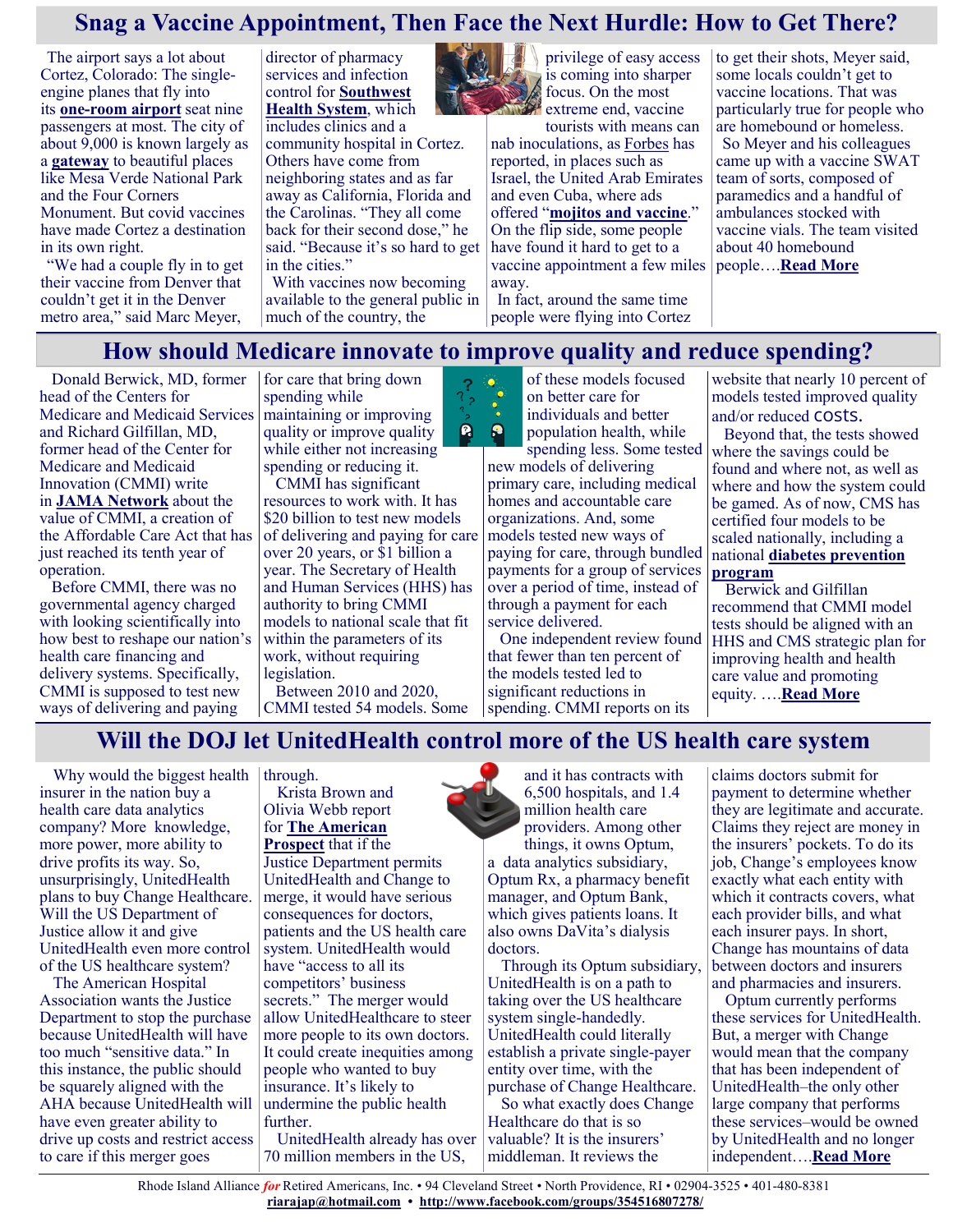# **RIARA HealthLink Wellness News** *Redige Controly*



# **Airports Step Up Mental Health Assistance as Passenger Anxiety Soars**

Robin Hancock gently worked her steel tongue drum with a pair of mallets, producing a set of soothing, mystical tones. They blended with the soft sound of chirping birds and bubbling creeks pouring from a Bluetooth speaker. Her warm voice invited the two visitors in the dimly lit room to slip into a nature setting of their choosing.

The 20-minute guided meditation took place at an unlikely location: **[Atlanta's](https://atlchapel.org/)  [Hartsfield](https://atlchapel.org/)-Jackson [International Airport](https://atlchapel.org/)**, which until 2020 was the world's busiest passenger hub. The airport interfaith chapel's executive director, Blair Walker, introduced the meditation sessions last fall in the midst of the covid-19 pandemic.

People were noticeably more stressed during the past year,

Walker said as he stepped out of his office  $\frac{1}{2}$ onto the second-floor gallery, which overlooks the airport's main atrium. Walker is an ordained minister who previously worked in higher education and public health. He said people have been quicker to lose their temper, lose their patience or lose it altogether.

"There was a tightness that I've never seen before," he said.

That's why he brought on board Hancock, a **[nature](https://www.renewal-by-nature.com/)  [meditation guide](https://www.renewal-by-nature.com/)**, to join his team of 40 volunteer airport chaplains. She said her goal is to provide people with "a piece of calm in whatever storm is going on at that moment" and leave them with a tool to use the next time they're feeling overwhelmed.



"Traveling is tough," said **[Jordan Cattie](https://providers.emoryhealthcare.org/provider/Jordan+Elizabeth+Cattie/780536)**, a clinical psychologist and assistant professor at Atlanta's Emory

University School of Medicine. Airports, in particular, trigger panic and anxiety because of the frenetic pace, noise and glaring screens, she said, but covid amplifies travel anxiety.

Airport chaplains have become close witnesses to people's worsening mental condition. "No doubt, the pandemic has accelerated the need for our services to a new level," said the Rev. Greg McBrayer. McBrayer, an Anglican priest, is the corporate chaplain for American Airlines and director of the **[interfaith chapel at Dallas/](http://www.dfwairportchapel.org/) [Fort Worth International](http://www.dfwairportchapel.org/)  [Airport,](http://www.dfwairportchapel.org/)** the world's largest airport chapel. During the

pandemic, he said, he has seen depression, anxiety and addiction increase among the travelers and workers served by him and his staff of 20 chaplains. "We have encountered a tremendous amount of grief and fear," McBrayer said, especially among airport employees. In the past year, he logged over 300 counseling sessions via Zoom and more in person. Many struggled not only with economic woes, health concerns and covid deaths, but also with feelings of guilt for being well and employed when some of their former colleagues weren't. "We've seen a lot of workers come up to the chapel because they need a quiet space to sit, chill and maybe cry," said Walker….**[Read More](https://khn.org/news/article/airports-step-up-mental-health-assistance-as-passenger-anxiety-soars/)**

#### **Breast Cancer Over 70: How Much Treatment Is Enough?**

Many women older than 70 can said Adrian Lee, one of safely receive fewer treatments for early-stage breast cancer, a new study suggests.

Researchers found that adding lymph node removal or radiation to women's treatment did not seem to cut their risk of a breast cancer recurrence, which was low overall.

The findings, experts said, support existing recommendations to "deescalate" those procedures for many older women.

The point is to spare them of side effects from treatments that are unlikely to bring benefits,

the researchers on the study.

In practice, though, many women continue to undergo the procedures, said Lee, an investigator with the Women's Cancer Research Center at the University of Pittsburgh Medical Center.

At issue are women aged 70 and up who have early-stage breast tumors that are estrogenreceptor positive — meaning the hormone helps fuel their growth. Standard treatments include surgery to remove the tumor, followed by hormone therapy to

reduce the chances of the **CALCE THE TEST CONCRETE CONCRETE CALCE CALCE CALCE CALCE CALCE CALCE CALCE CALCE CALCE CALCE CALCE CALCE CALCE CALCE CALCE CALCE CALCE CALCE CALCE CALCE CALCE CALCE CALCE CALCE CALCE CALCE CALCE CALCE CALCE CALCE CALCE CA** "Our surgeries and

hormone therapies today are very good," Lee said.

And that, he added, is likely one reason why those older women do not get added benefit from lymph node removal or radiation.

Beyond that, breast cancer after age 70 is often slow-growing, said Dr. Carla Suzanne Fisher, director of breast surgery at Indiana University School of Medicine, in Indianapolis.

Since older women's cancer is typically — though not always

— less aggressive, additional therapies may be unnecessary, Fisher said.

Then there's the fact that women in their 70s and 80s commonly have other serious health conditions, like heart disease.

"These women generally aren't dying of breast cancer," Lee said. "They're dying of other causes."

The study was published online April 15 in JAMA Network Open. It included more than 3,300 women aged 70 and older diagnosed with breast cancer between 2010 and 2018. ….**[Read](https://consumer.healthday.com/4-20-breast-cancer-over-70-how-much-treatment-is-enough-2652605297.html)  [More](https://consumer.healthday.com/4-20-breast-cancer-over-70-how-much-treatment-is-enough-2652605297.html)**

# **Lots of Teens, Young Adults Are Helping to Care for Older Loved Ones**

Many people regard middleaged caregivers as the "sandwich generation" — folks caring for young kids as well their aging moms, dads or grandparents.

It turns out that's not the whole picture, according to a new study, which found that 14- to 24 -year-olds may be providing care much more often than expected.

"We generally talk about caregiving in terms of being an adult responsibility. But we

found that emerging adults are responsible for taking care of an adult relative in a more intensive capacity much more often than we had thought," said study leader Minakshi Raj, a professor of kinesiology and community health at the University of Illinois Urbana-Champaign. "Understanding their situations and needs can be useful as we develop policies



reported they had previously provided care for older relatives or were currently doing so.

Those numbers were 10 times higher than previous estimates, which have been based on studies of specific diseases or tasks. Participants were asked three

open-ended questions about whether they had acted as a caregiver for an adult relative; how caregiving impacts educational or career goals; and what kinds of resources would be most helpful for caregivers. These questions captured many caregivers that had not been represented in prior studies, according to researchers….**[Read](https://consumer.healthday.com/b-4-15-lots-of-teens-young-adults-are-helping-to-care-for-older-loved-ones-2652503882.html)  [More](https://consumer.healthday.com/b-4-15-lots-of-teens-young-adults-are-helping-to-care-for-older-loved-ones-2652503882.html)**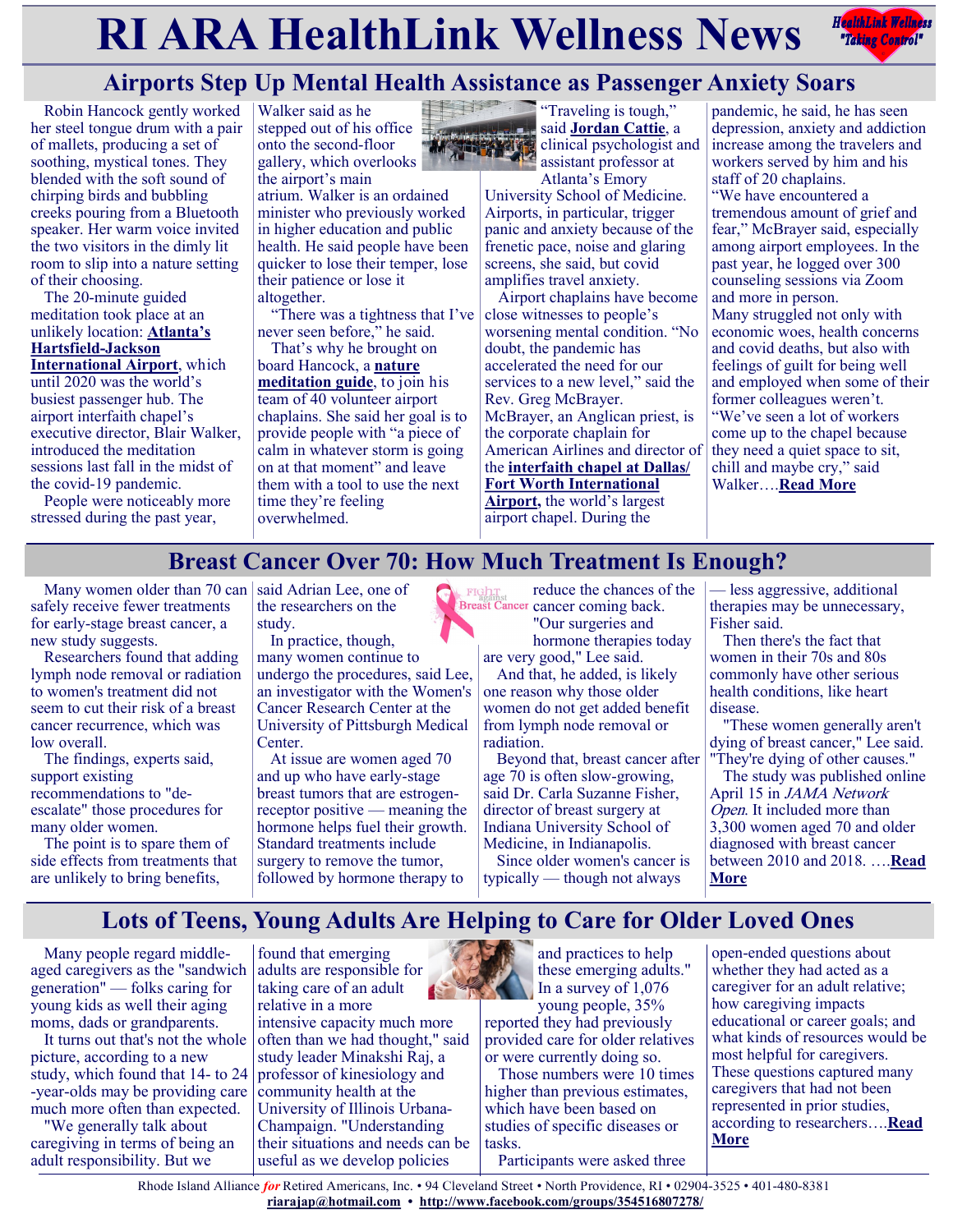#### **Waist Size May Better Predict AFib Risk in Men**

Body mass index may be more who didn't have helpful in predicting the risk of a common type of irregular heartbeat in women, while waist size may better predict that risk in men, new research suggests.

The link between obesity and atrial fibrillation, or AFib – when the heart beats irregularly and often too fast – is well established. But researchers wanted to understand the extent to which body fat distribution might predict AFib risk among men and women.

The researchers analyzed BMI, waist circumference and electrocardiogram data gathered between 2008 and 2013 from more than 2 million older adults in the U.S. and United Kingdom cardiovascular conditions, including heart failure and stroke. The study's lead author, Dr. Michiel Poorthuis of University Medical Center Utrecht in the Netherlands, described it as "probably the largest study of its kind to date."

About 12,000 participants – 0.6% – had AFib. After adjusting for variables such as a history of high blood pressure, diabetes and smoking, the researchers found both higher BMI and a bigger waist were associated with an increased risk of AFib in men and women. But there was a stronger

connection between BMI and

AFib risk among women, while waistline

seemed a greater predictor in men. For women, adding BMI to the calculation improved the ability to predict AFib by 23% compared to a 12% improvement using waist size. In men, however, waist size came out on top, with a 30% improvement in predicting AFib versus 23% using BMI.

According to the National Heart, Lung, and Blood Institute, normal BMI is defined as below 25, and women with a waist size greater than 35 inches and men with a waist larger than 40 inches are at higher risk for heart disease and Type 2 diabetes.

Dr. Richard Bulbulia, cosenior author of the analysis published Thursday in the Journal of the American Heart Association, said the results bolster advice to maintain a healthy weight – and point to the next research question.

"What's really exciting is the question of, can weight loss decrease atrial fibrillation burden in people who have it, or prevent people from developing it?" said Bulbulia, a research fellow in the University of Oxford Nuffield Department of Population Health and a consultant vascular surgeon at Cheltenham General Hospital in the United Kingdom….**[Read](https://consumer.healthday.com/aha-news-waist-size-may-better-predict-afib-risk-in-men-2652593899.html)  [More](https://consumer.healthday.com/aha-news-waist-size-may-better-predict-afib-risk-in-men-2652593899.html)**

#### **Warmer Climate, More Pollen, Worse Allergies: How to Fight Back**

Climate change has made North America's pollen season longer and more severe, but there are ways to reduce your allergy misery, according to the American College of Allergy, Asthma and Immunology (ACAAI).

The best way to deal with worsening pollen seasons is to get ahead of them.

"If you know it's likely that your allergy symptoms will arrive earlier in the spring or fall season, start taking your medications sooner," ACAAI President Dr. Luz Fonacier said in a college news release.

"If you begin your medications two to three weeks before your symptoms begin in earnest, chances are

your suffering will be lessened," Fonacier said.

Pollen levels tend to be higher from trees in the spring, grasses in the summer and weeds in the fall, but may vary depending on weather conditions and where you live.

Along with starting to take your allergy medications early, the ACAAI recommends other ways to control your symptoms: Keep windows closed during



pollen season, especially during the day, and use air conditioning whenever possible.

- Know which pollens you are sensitive to and then check pollen counts. In spring and summer -- tree and grass pollen season -- levels are highest in the evening. In late summer and early fall - ragweed pollen season - levels are highest in the morning.
- Take a shower, wash your hair and change clothing after working or playing outdoors.

Wear sunglasses and a hat outside to keep pollen out of eyes and hair. Also, along with protecting you against COVID -19, wearing a face mask could provide a barrier against pollen.

If you feel like your fall and spring allergies are getting worse each year, you are probably right. If staying indoors during these times of year and over-the-counter allergy medications are not helping control your symptoms, consult an allergist, Fonacier recommended.

#### **Age-Friendly Health Care: Speaking Up About What Matters to You**

As you get older, your medical care can ripple across every aspect of your life. It might be a prescription that makes you too tired for dinner with the family. You may love bowling, but a hip replacement has kept you off the lanes much longer than you expected. You might feel sad and withdrawn from friends, unsure if it's depression or because you can't hear as well anymore.

In all of these examples, your health care providers can likely do more to help manage these issues than they do now.

**Putting Patients Front and Center**

The good news is that change in how doctors treat older adults is happening right now. A growing number of hospitals and health systems in the United States are part of an important new movement that puts the voices of older patients front and center in an effort to transform health care. It's known as the **Age-[Friendly](https://www.johnahartford.org/grants-strategy/current-strategies/age-friendly/age-friendly-health-systems-initiative)  [Health Systems](https://www.johnahartford.org/grants-strategy/current-strategies/age-friendly/age-friendly-health-systems-initiative)** initiative, and it focuses on four essential elements of caring for older adults, called the 4Ms:

The first M is "**what matters**." Everyone on a patient's health care team

should listen - really listen - to their patients so they understand and can act upon that

patient's goals and care preferences, which change as we age.

- $\blacklozenge$  The second M is "**mentation**." Mentation is about your mental status and concerns preventing, identifying, treating and managing dementia, depression and delirium (a sudden state of confusion).
- The third M is "**mobility**." This puts a priority on moving safely every day to maintain function and independence in

every setting of care. Mobility, whether in the ICU or the home, ranges from getting out of bed to walking the dog and everything in between. Plans for care should consider a person's mobility level and strive to maintain or improve it.

The final M is "**medication.**" If medications are necessary, doctors and nurse practitioners should prescribe what we call "age-friendly medications" that do not interfere with what matters, mentation or mobility….**[Read](https://www.webmd.com/healthy-aging/aging-well-20/speak-up-health-matters)  [More](https://www.webmd.com/healthy-aging/aging-well-20/speak-up-health-matters)**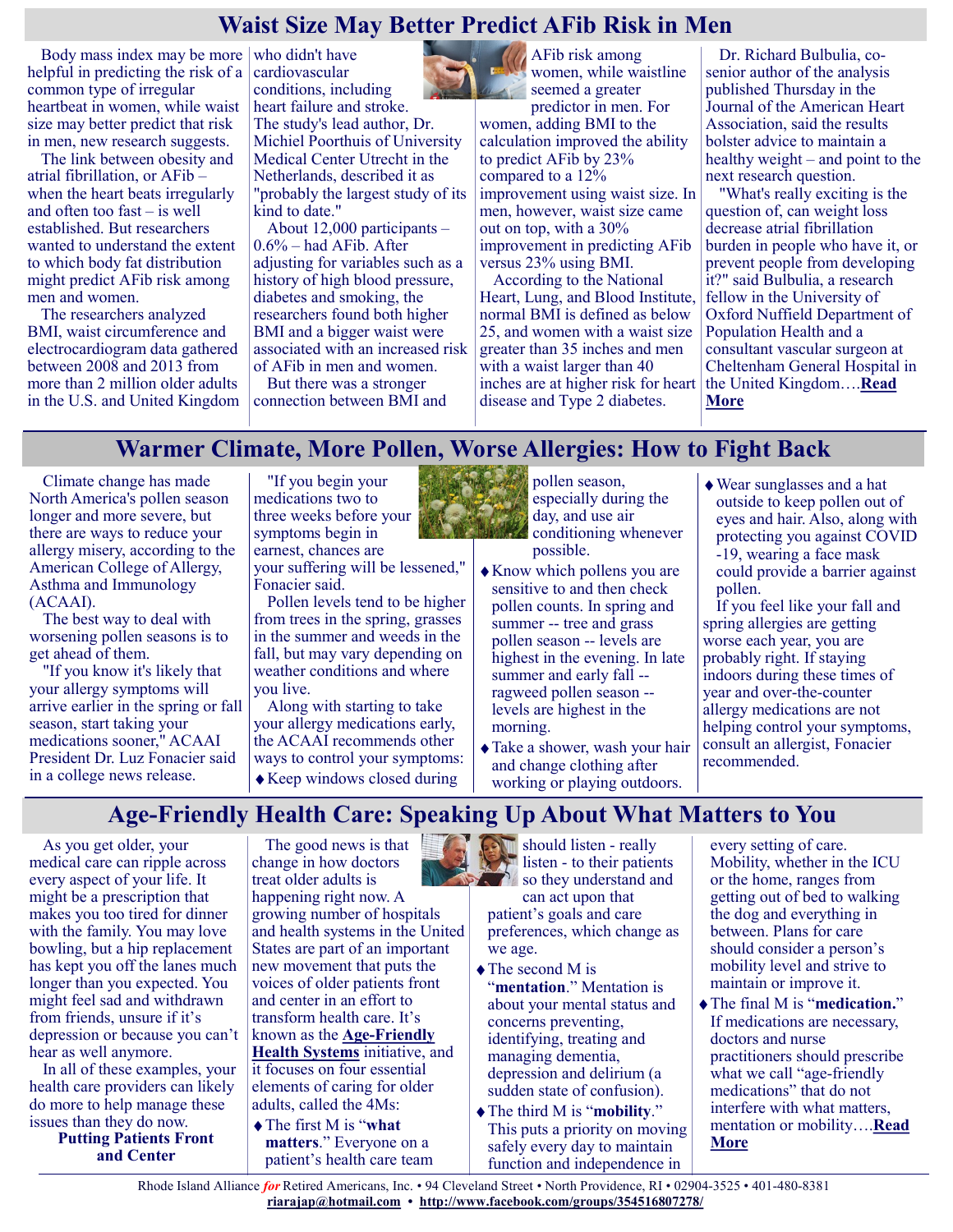#### **Americans Still Avoiding ERs in Pandemic, But Uptick Seen in Mental HealthCrises**

While ER visits have stayed below normal levels as the coronavirus pandemic continues, the number of people showing up in the emergency department with mental woes is increasing, new federal government data shows.

Between March 29 and April 25, 2020, visits to emergency departments dropped 42%, researchers from the U.S. Centers for Disease Control and Prevention found. Although the number of emergency department visits increased by July 2020, it remains below prepandemic levels: Between December 2020 and January 2021, visits were still 25% lower than during the same months the year before.

One expert cautioned that not going to the ER could be a deadly decision.

Dr. Robert Glatter, an emergency medicine physician at responsible for the decline in

Lenox Hill Hospital in New York City, said, "It's vital that the public seek care in the emergency

department for serious medical complaints including chest pain, difficulty breathing, dizziness, and falls or injuries."

As for mental health emergencies, many of the patients were children, the researchers noted. Feelings of anxiety and depression may be side effects of hunkering-down during the pandemic, said Glatter, who was not involved in the research.

"With an uptick in ER visits related to mental health complaints noted in the study, it's vital that all families continue to monitor family members for signs of depression, anxiety and suicidal thoughts," he stressed.

While the increased use of telemedicine may be partly



emergency visits, it's critical for patients to understand that when they feel they need to visit the

emergency department, they should not delay or second-guess themselves, because "doing so could prove to be deadly or result in long-term complications," Glatter said.

Dr. Teresa Murray Amato is chair of emergency medicine at Long Island Jewish, in Forest Hills, N.Y. She said, "There is much speculation about these trends, and the forces driving these trends are most likely multifactorial."

Patients had fears about the virus and being in a hospital, and there are more options for doing doctor visits virtually through telemedicine, she said.

It's also not surprising that children and others have increased anxiety and

depression, said Amato, who had no role in the study.

"Isolation from family and friends can lead to feelings of anxiety and depression. As the pandemic has been ongoing for over one year, it is not surprising that young people are having trouble adjusting to the new normal of being physically distant for social interaction," Amato said.

It's up to emergency medicine doctors to keep abreast of how the pandemic is affecting patients, she added.

"Emergency physicians will need to be keenly aware of these trends and continuously look for innovative ways to help educate, support and treat patients in the emergency department during this pandemic," Amato said.

# **New Hope Against a Rare but Incurable Eye Cancer**

A cutting-edge experimental drug cuts nearly in half the risk of death among patients with a rare but aggressive cancer of the eye, new clinical trial data show.

Tebentafusp has now become the first drug shown to improve overall survival in patients with uveal melanoma, said Dr. Antoni Ribas, immediate past president of the American Association of Cancer Research (AACR), in a [HealthDay Now](https://live.healthday.com/healthday-now-aacr-meeting-2021-2652515156.html)  [interview.](https://live.healthday.com/healthday-now-aacr-meeting-2021-2652515156.html)

"Uveal melanoma is a disease

that until now has had no medical treatment," said Ribas, director of the Tumor

Immunology Program at the Jonsson Comprehensive Cancer Center and the Parker Institute for Cancer Immunotherapy Center at University of California, Los Angeles. "Nothing had shown any improvement in the last 50 years of clinical research."

Patients randomly chosen to receive tebentafusp had almost

half the risk of death as others treated with either immunotherapy or chemotherapy,

according to results presented at the recent AACR annual meeting.

Research presented at meetings is typically considered preliminary until published in a peer-reviewed journal.

"Tebentafusp halved the relative risk to die and, therefore, had a great impact on prolonging survival of patients

with metastasized uveal melanoma," said clinical trial researcher Dr. Jessica Hassel. She is associate professor and section head in the department of dermatology and the National Center for Tumor Diseases at University Hospital Heidelberg, in Germany. "It is thereby the first drug with a proven survival benefit for patients with uveal melanoma, and this was true even in patients where the melanoma progressed."...**[Read](https://consumer.healthday.com/4-20-new-hope-against-a-rare-but-incurable-eye-cancer-2652574261.html)  [More](https://consumer.healthday.com/4-20-new-hope-against-a-rare-but-incurable-eye-cancer-2652574261.html)**

# **Rashes Can Occur After COVID Vaccine, But Dermatologists Say 'Don't Worry'**

Dermatologists liken skin to a window that can reveal what is going on inside the body, and a rash that sometimes follows a COVID-19 vaccine is one example.

When you get the shot, your immune system activates, preparing to recognize and fight off the virus in the future. This response and the inflammation that goes with it can occasionally result in a rash. But experts say as long as it happens more than four hours after the shot, there's no need to worry.

Skin reactions like hives or swelling that appear within four hours,  $\overline{\mathbf{N}}$ however, may be a sign of a rare but severe allergic reaction, according to the U.S. Centers for Disease Control and Prevention. Dr. Esther Freeman is

principal investigator in charge of a registry that tracks skin reactions to COVID-19 and its vaccine.

"One thing is important to note, the registry can't tell us exactly what percentage of



just the cases," said Freeman, director of Global Health Dermatology at Massachusetts General Hospital in Boston.

"So, if someone gets a skin reaction, we hear about it, but we don't hear about the people who don't get a skin reaction," she added.

Since the pandemic began, the American Academy of

Dermatology and the International League of Dermatological Societies have collected thousands of reports of skin reactions to SARS-CoV-2 (the virus that causes COVID-19). In December, when the Pfizer and Moderna mRNA vaccines were authorized for emergency use in the United States, this registry also began including reports of vaccinerelated skin reactions.….**[Read](https://consumer.healthday.com/4-15-rashes-can-occur-after-covid-vaccine-dermatologists-say-dont-worry-2651381863.html)  [More](https://consumer.healthday.com/4-15-rashes-can-occur-after-covid-vaccine-dermatologists-say-dont-worry-2651381863.html)**